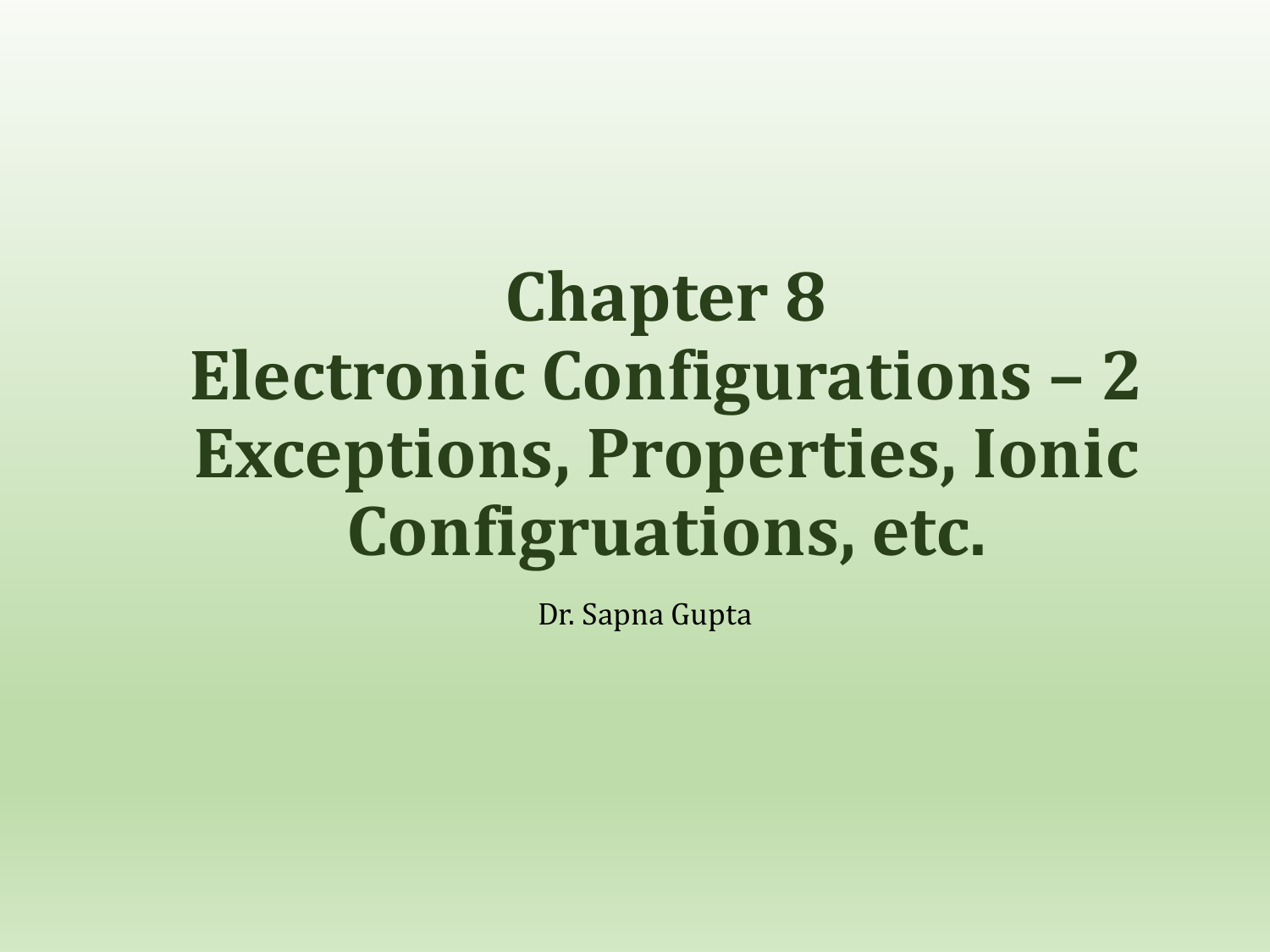## **Exceptions**

- There are a things to watch out for when filling out shells.
	- Fill s in the higher n number before starting d:
		- Fill the 4s before 3d because of energy consideration. Same goes for 5s before 4d.
	- Fill s completely before d for two columns
		- Chromium (4<sup>th</sup> column in transition metals) and elements below: Should be  $4s^2$ ,  $3d^4$ ; But is  $4s^1$ ,  $3d^5$  (for Mo:  $5s^1$ ,  $4d^5$ ) This is to make the d configuration more stable.
		- Copper and the elements below it are filled as: Should be 4s<sup>2</sup> 3d<sup>9</sup>; But is 4s<sup>1</sup>, 3d<sup>10</sup> (for Ag: 5s<sup>2</sup>, 4d<sup>10</sup>)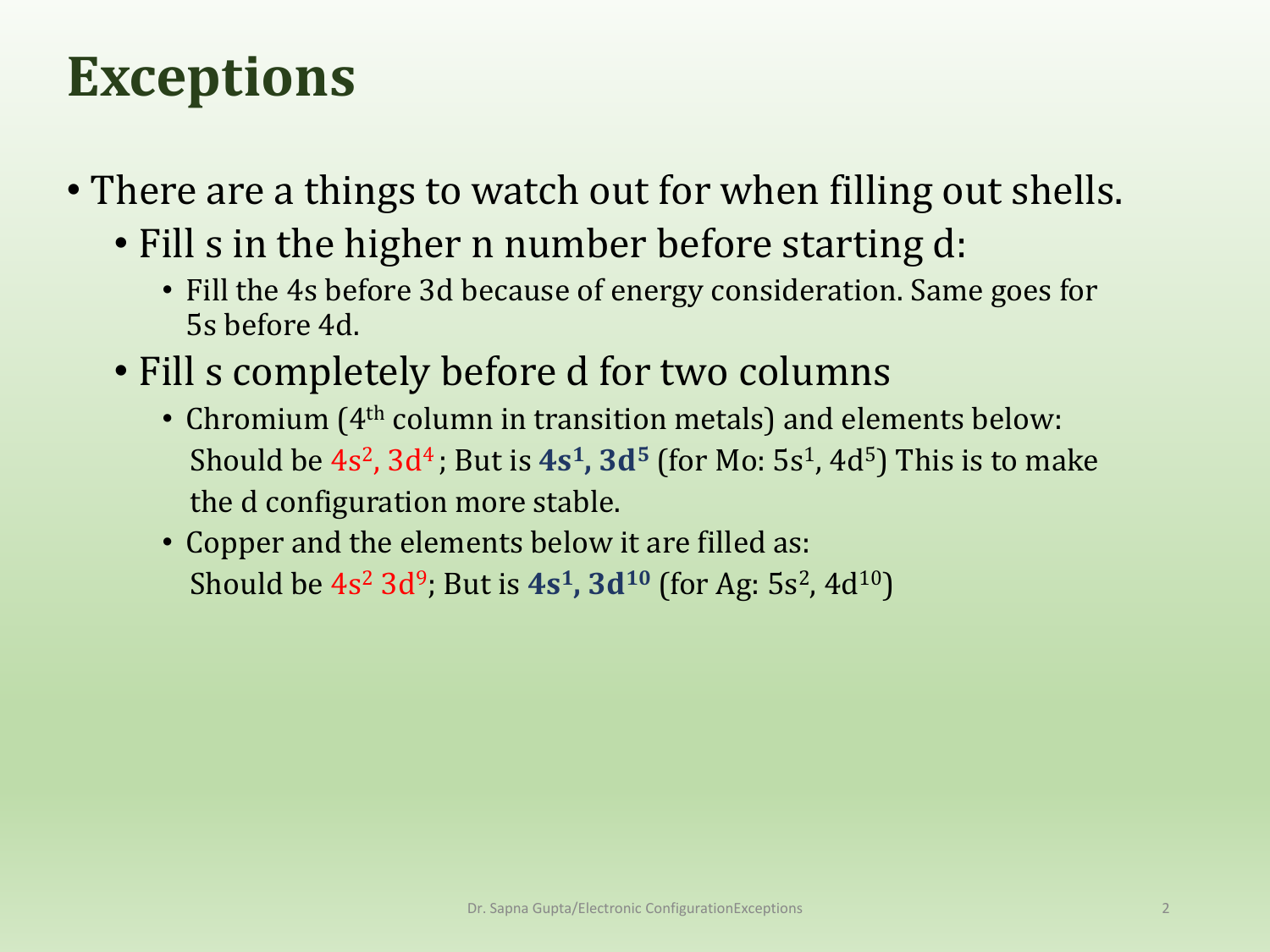#### **The Periodic Table Divided in Blocks**

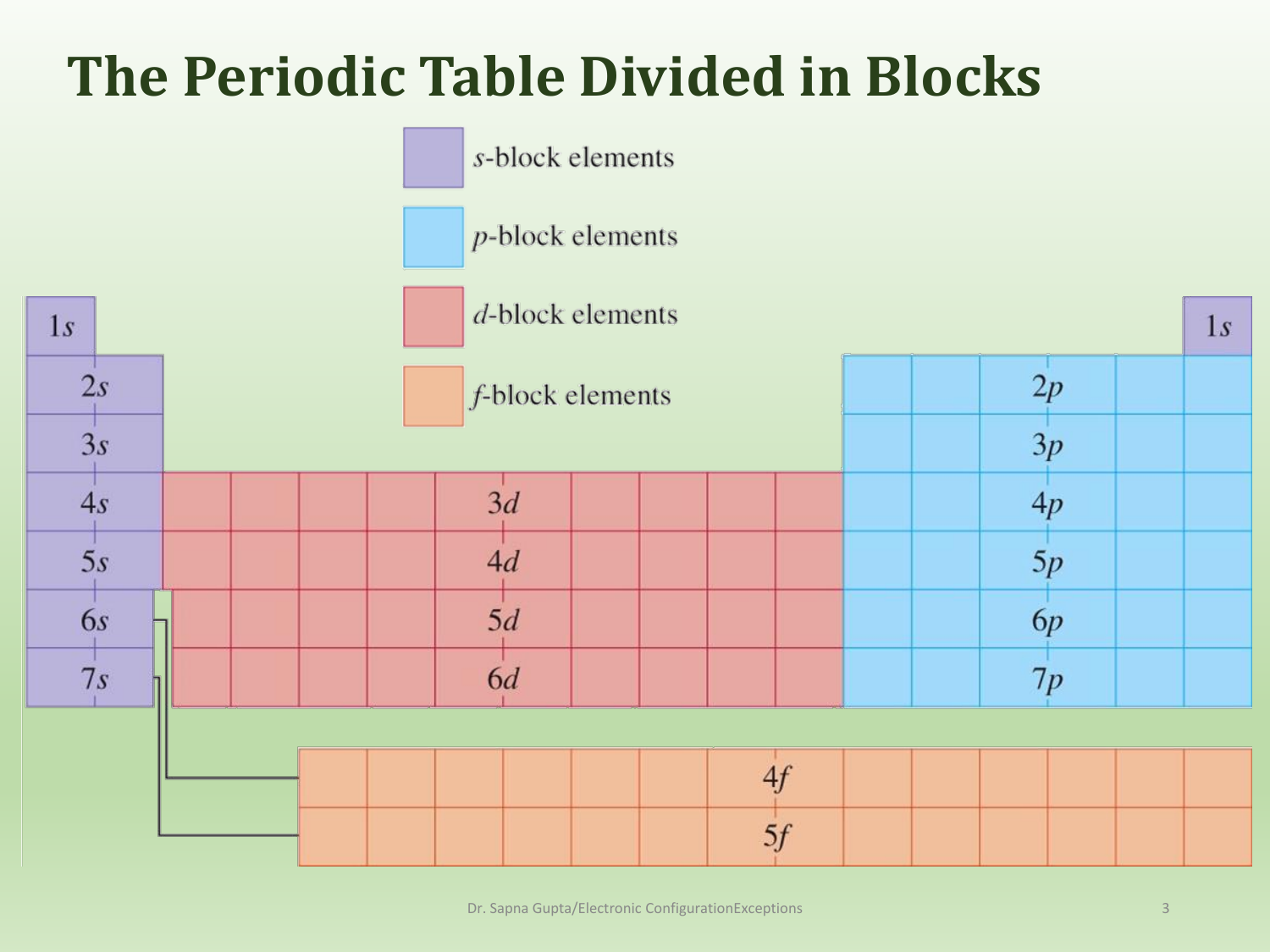#### **Electronic Configuration of Periodic Table**



@ 2012 Pearson Education, Inc.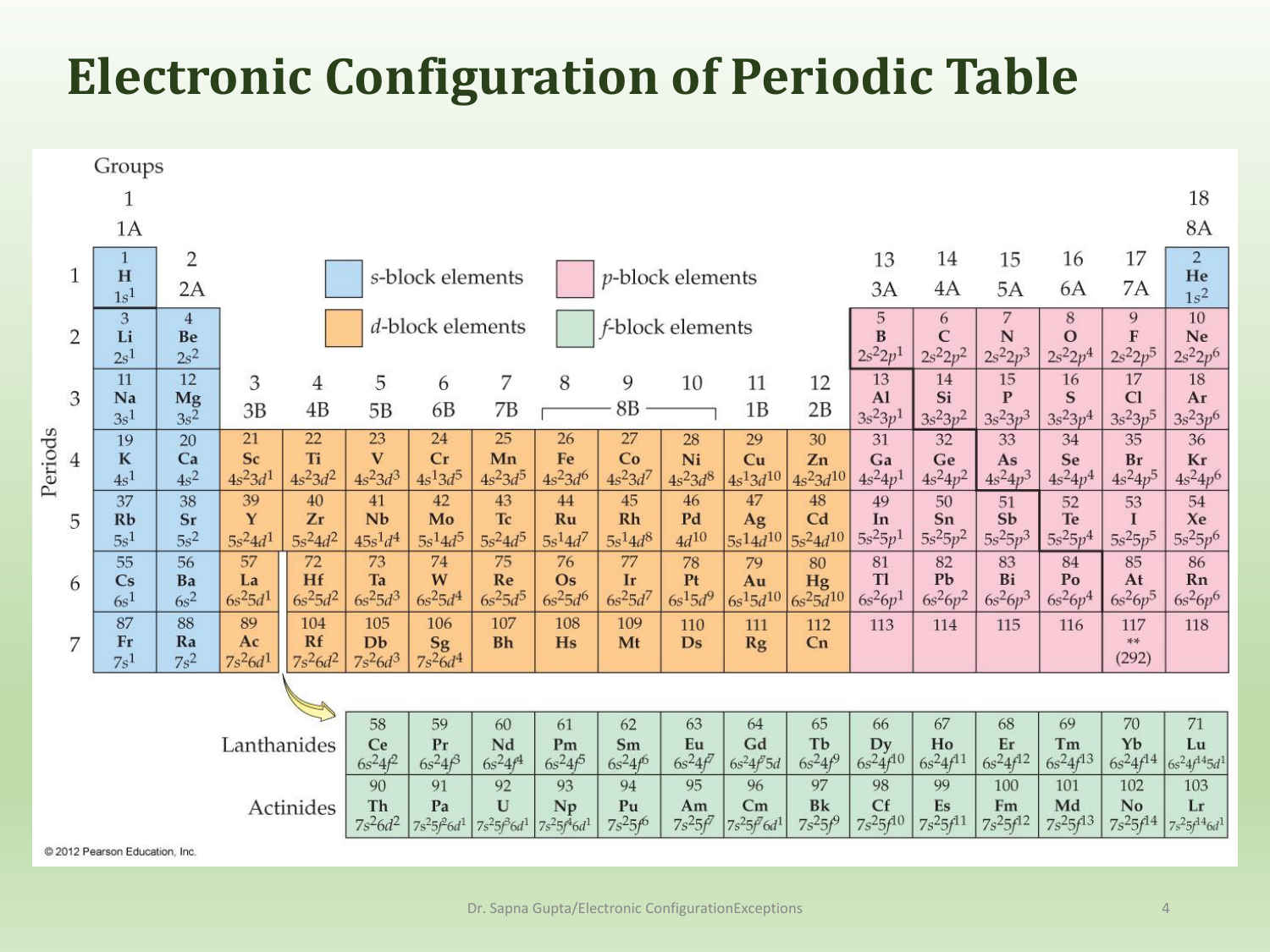# **Valence and Core Electrons**

• Silicon has 4 valence electrons (those in the  $n = 3$  principal shell) and 10 core electrons.



• Selenium has 6 valence electrons (those in the  $n = 4$  principal shell). All other electrons, including those in the 3*d* orbitals, are core electrons.

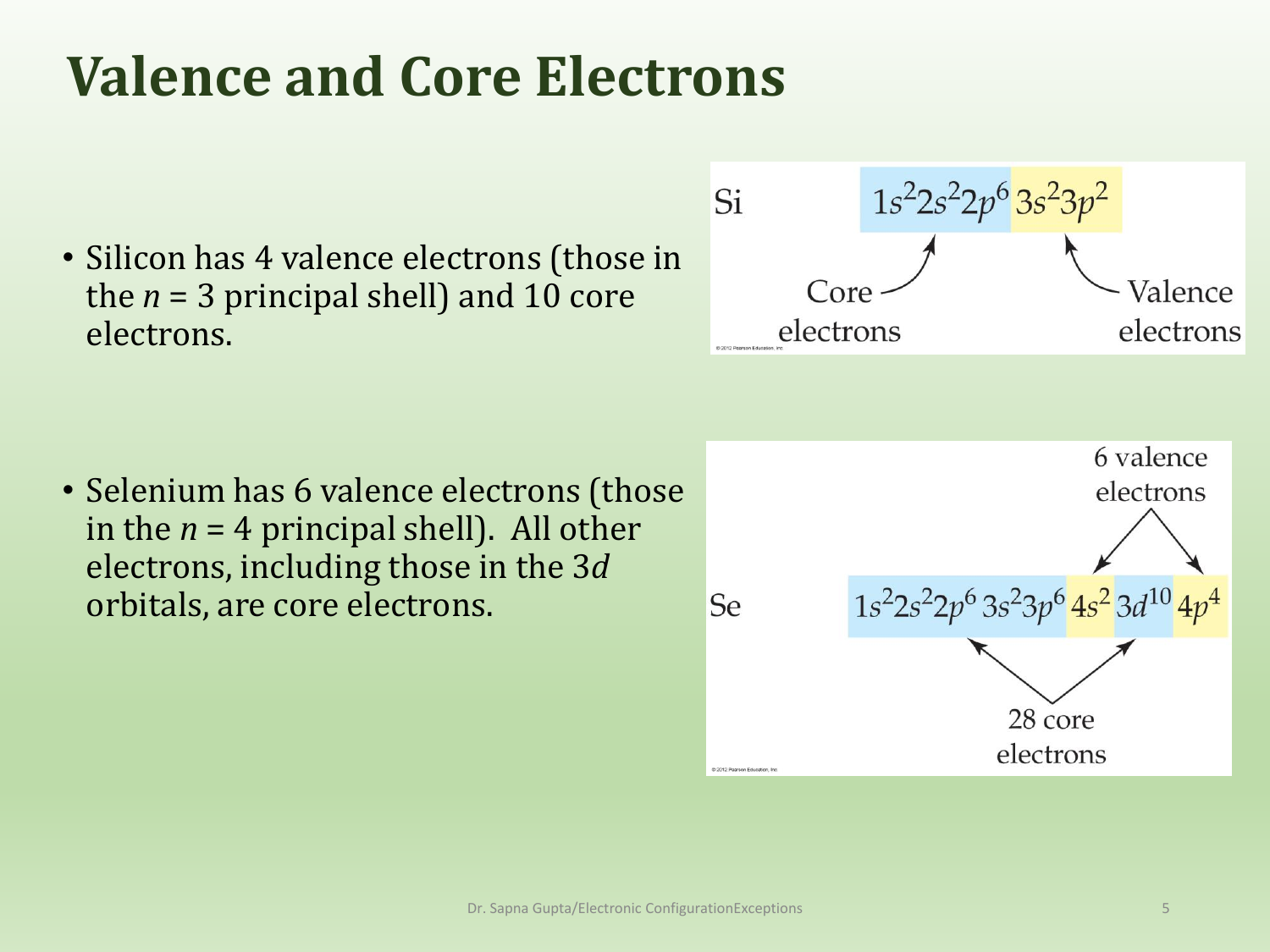# **Noble Gas Configurations**

- This helps to shorten the electronic configurations so we don't have to write long notations.
- Take the noble gas of the previous period and continue on filling with the rest of the electrons.
- E.g. Bromine configuration is:

1*s* <sup>2</sup>2*s* <sup>2</sup> 2*p* <sup>6</sup> 3*s* <sup>2</sup> 3*p* <sup>6</sup> 3*d* <sup>10</sup>4*s* <sup>2</sup>4*p* 5

• But the noble gas configuration is:  $[Ar]$ 3*d*<sup>10</sup>4*s*<sup>2</sup>4*p*<sup>5</sup>

(*It is important to remember that the "d" electrons are core so the only the s and p electrons are valence electrons*)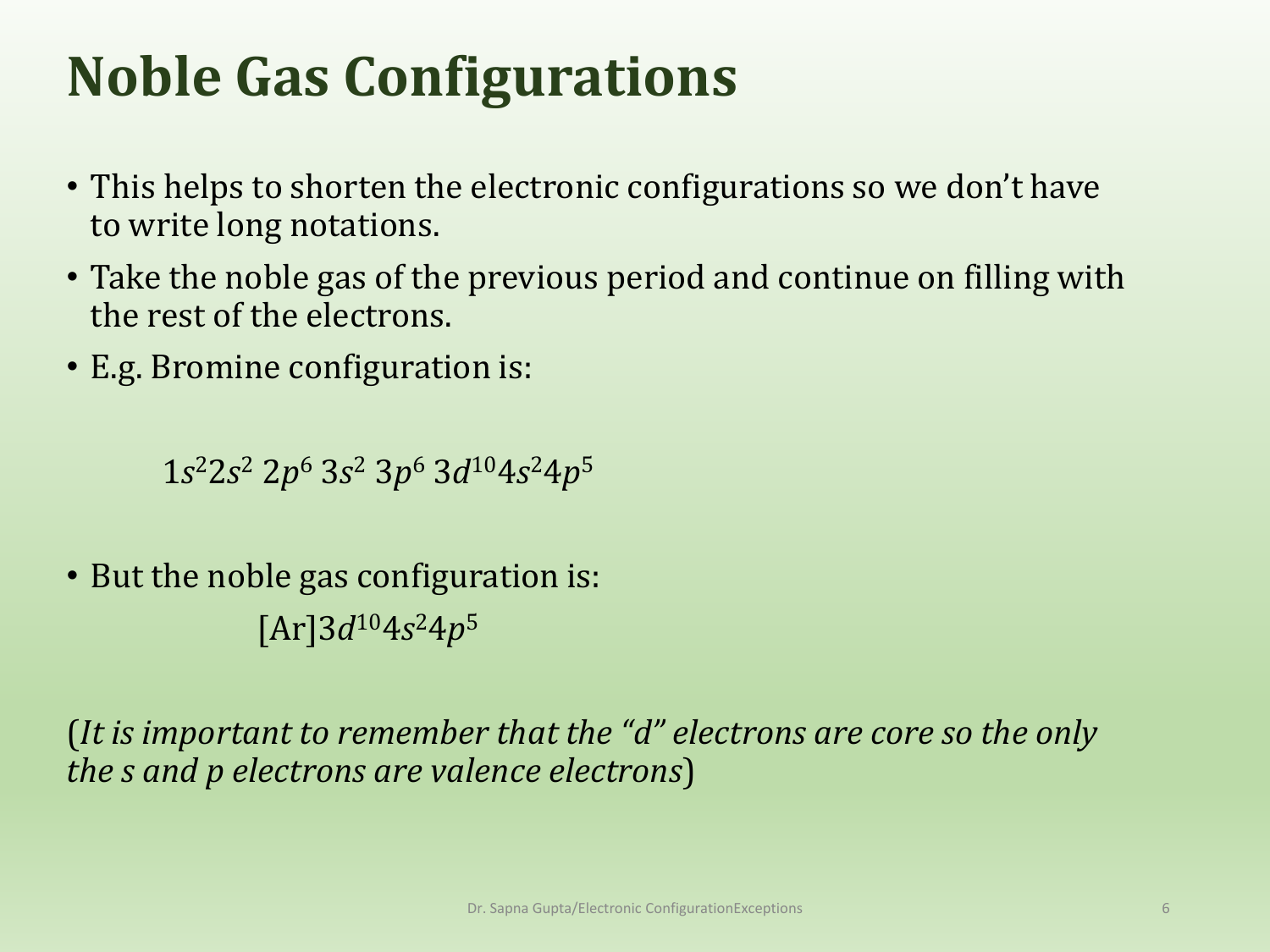# **Configurations for Ions**

- Cations: remove the valence shell electrons of the higher energy first. Al: 1*s* <sup>2</sup>2*s* <sup>2</sup> 2*p* <sup>6</sup> 3*s* <sup>2</sup> 3*p* 1 Al3+: 1*s* <sup>2</sup>2*s* <sup>2</sup> 2*p* 6
- Anions: add the electrons to the lower subshell of valence shell.
	- S: 1*s* <sup>2</sup>2*s* <sup>2</sup> 2*p* <sup>6</sup> 3*s* <sup>2</sup> 3*p* 4 S 2- : 1*s* <sup>2</sup>2*s* <sup>2</sup> 2*p* <sup>6</sup> 3*s* <sup>2</sup> 3*p* 6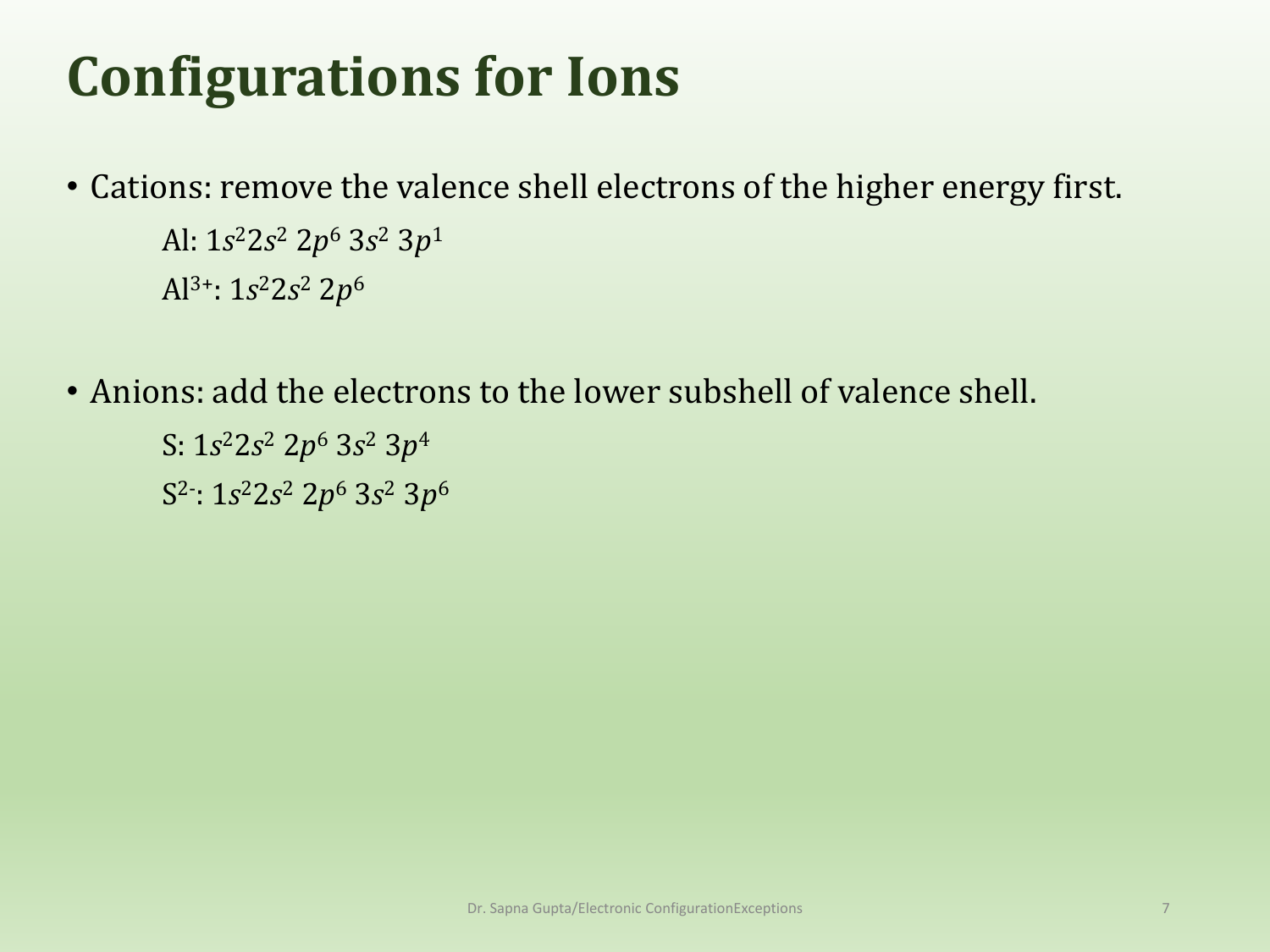#### **Paramagnetism and Diamagnetism**

A **paramagnetic substance** is one that is weakly attracted by a magnetic field, usually as the result of *unpaired electrons*.

A **diamagnetic substance** is not attracted by a magnetic field generally because it has *only paired electrons*.

Visit [UC Davis ChemWiki](http://chemwiki.ucdavis.edu/Inorganic_Chemistry/Descriptive_Chemistry/Periodic_Table_of_the_Elements/Magnetic_Properties) for more information.